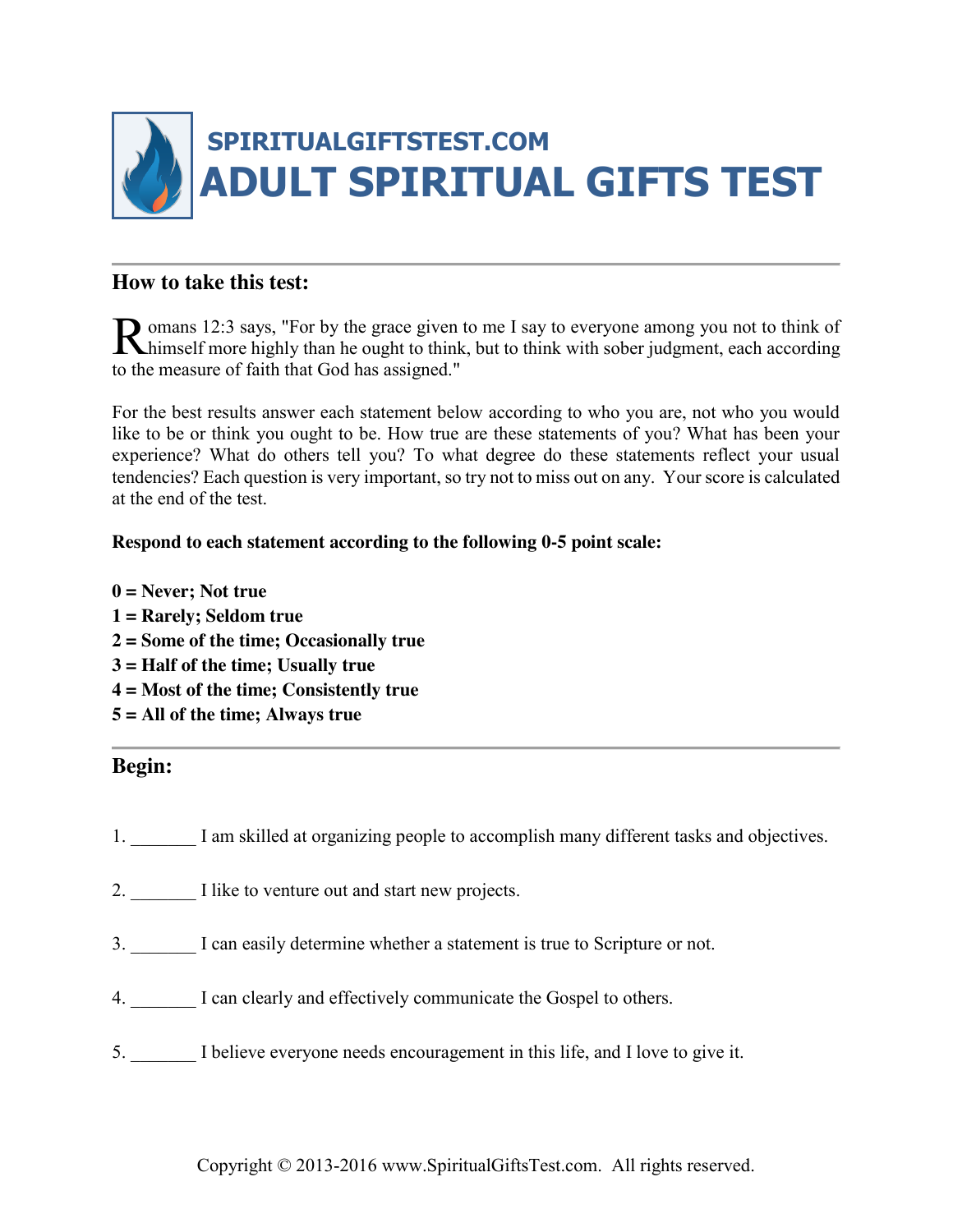6. \_\_\_\_\_\_\_ I live confidently knowing that God is intimately concerned and involved with my life.

7. \_\_\_\_\_\_\_ I live a simple lifestyle so that I can give a larger portion of my income to The Lord's work.

8. People often ask me my perspective or interpretation of specific passages of Scripture.

9. I have been told that I am a "dreamer."

10. I have great empathy for those who are facing difficult life challenges.

11. \_\_\_\_\_\_\_ I am very protective of the spiritual well-being of others.

12. \_\_\_\_\_\_\_ At times God has given me a message for an individual or group and compelled me to speak it to them.

13. \_\_\_\_\_\_\_ I enjoy doing everyday tasks that support the various ministries of the church.

14. I spend large amounts of time studying the Word of God knowing that my effort will make a difference in someone's life.

15. \_\_\_\_\_\_\_ I often have helpful insights into situations that have not been made clear to others.

16. \_\_\_\_\_\_\_ I can clearly see what needs to be done and implement a plan to make it happen.

17. \_\_\_\_\_\_\_ I am willing to take risks for the kingdom of God that others may not.

18. \_\_\_\_\_\_\_ I pay attention to what people say and how they say it, particularly those who teach.

19. I feel a burden of compassion for those who are lost without Jesus.

20. When people are discouraged, I remind them of the power and promises of God found in Scripture.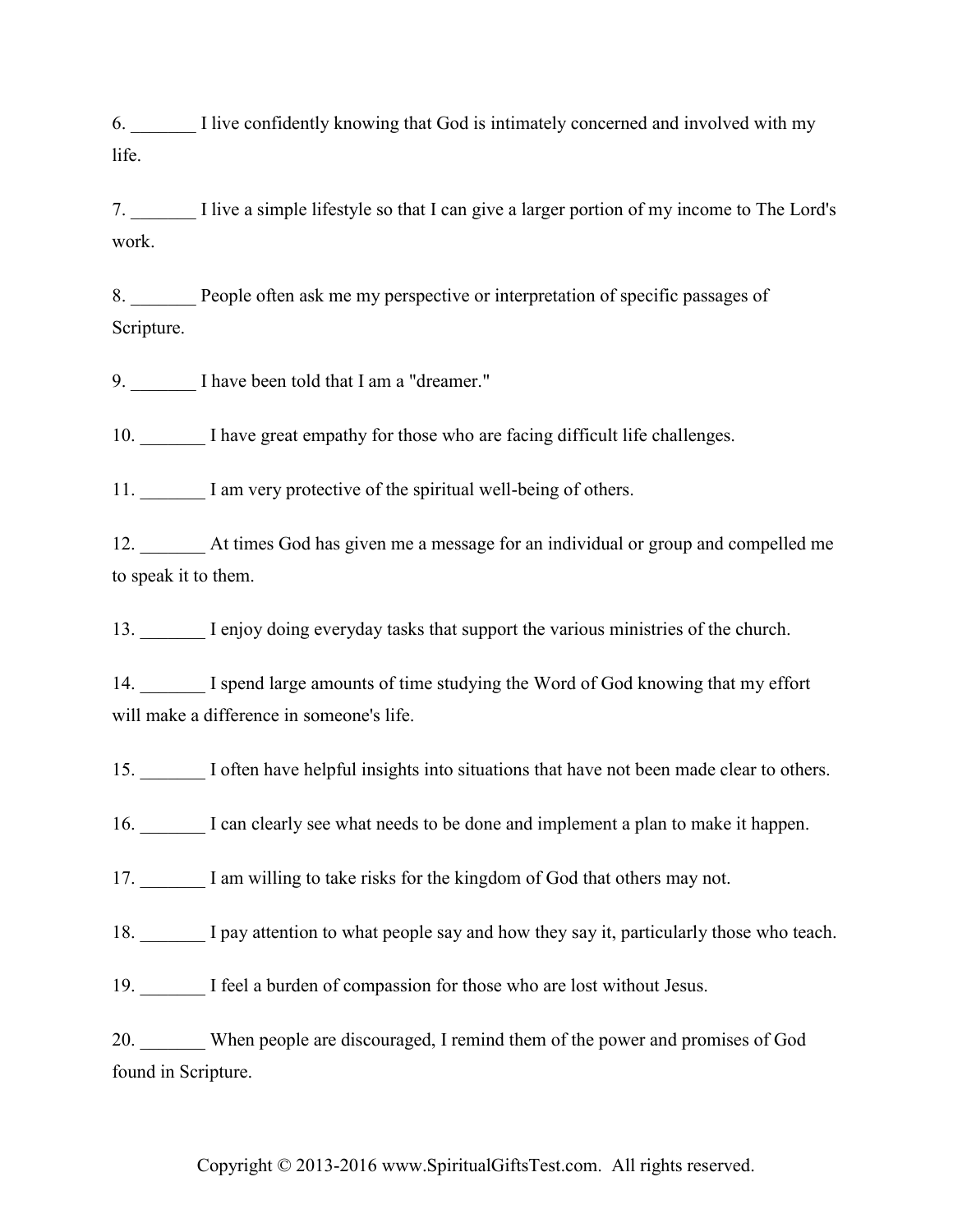21. \_\_\_\_\_\_\_ I trust God completely to answer my prayers according to His perfect will.

22. \_\_\_\_\_\_\_ I consistently and joyfully give of my income - often more than a tithe.

23. The Spirit has brought to my mind information that I have been able to use to minister to others effectively.

24. \_\_\_\_\_\_\_ I have a vision for my church or ministry and I know what needs to be done to accomplish it.

25. I see the sick or needy as those who most need the love and comfort that Jesus offers.

26. \_\_\_\_\_\_\_ I love spending time nurturing and guiding others in their faith.

27. There have been occasions that I have received a revelation from the Lord and spoken it to the church.

28. I readily volunteer to help in church when I know it will fill a practical need.

29. \_\_\_\_\_\_\_ I effectively communicate the Bible in ways that influence and motivate others to learn more.

30. I have learned through my experiences in life and can often guide others who are facing similar difficulties or challenges that I have had.

31. \_\_\_\_\_\_\_ I am good at delegating responsibility and trust others to "do their jobs."

32. I can minister to people in different cultures effectively.

33. I am a quick and accurate judge of character.

34. \_\_\_\_\_\_\_ I seek ways to build relationships with non-Christians so that The Lord will use me to share the Gospel with them.

35. \_\_\_\_\_\_\_ I am compelled to challenge and inspire growth in those whose faith is stagnant.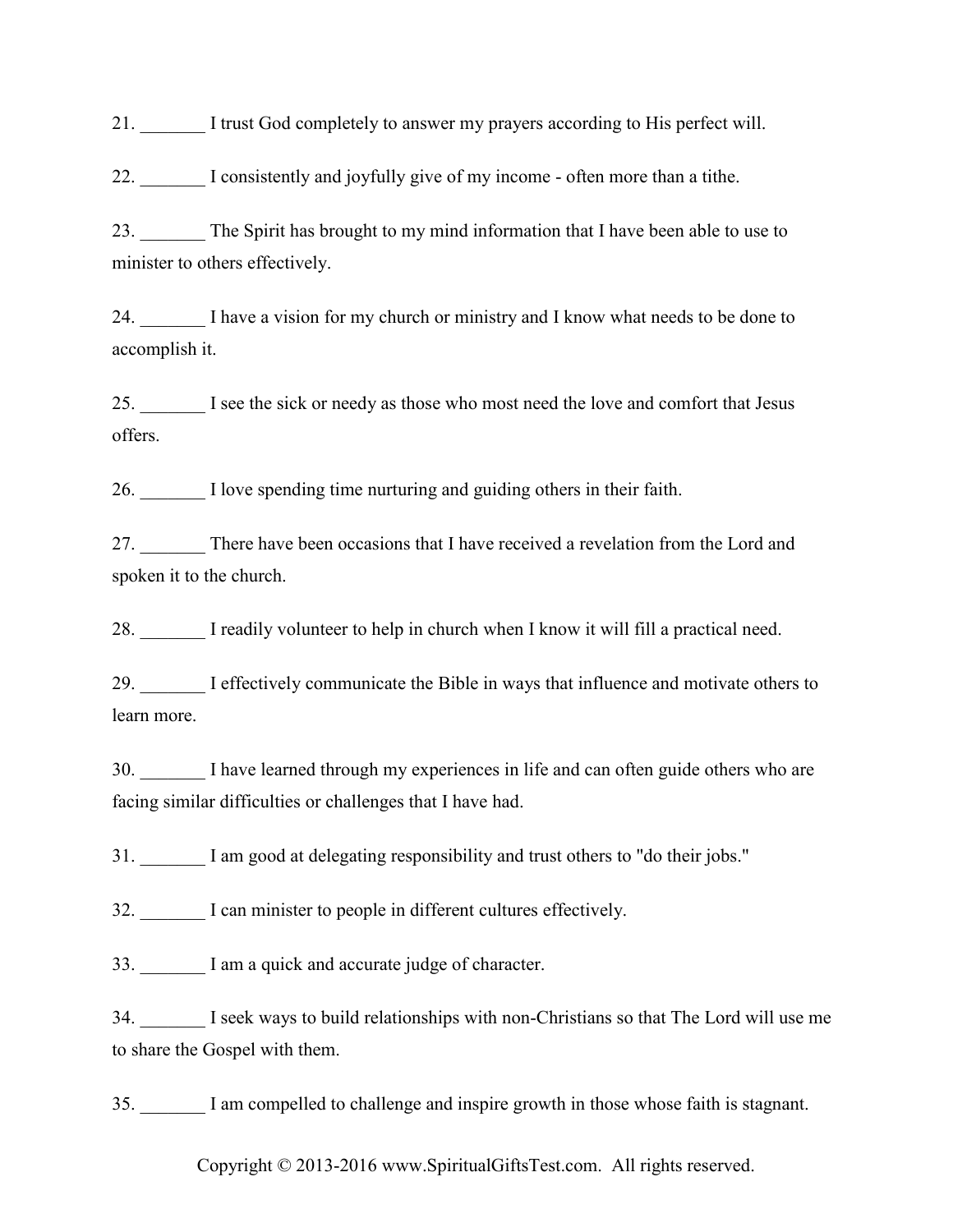36. I know God will come through even if I don't see any possible solution to my problem.

37. When I give it brings me great joy knowing that more people will be served and touched with the Gospel.

38. \_\_\_\_\_\_\_ I study the Bible regularly in order to share truth with others in and outside the church.

39. \_\_\_\_\_\_\_ I am not afraid to take risks to advance the kingdom of God through my church or ministry.

40. I care deeply about those who are hurting and want to help them navigate through their tough times.

41. I desire to help the wounded and lost find healing and shelter in Jesus Christ.

42. \_\_\_\_\_\_\_ The Lord has spontaneously given me information about an individual that I felt obligated to confront them with in order to restore them to God.

43. I like to be in the background and have no need of recognition for my service in the church.

44. \_\_\_\_\_\_\_ I am able to explain deep theological truths in ways that even a child can understand them.

45. \_\_\_\_\_\_\_ I often help people by offering Scriptural lessons and principles as solutions to life's various challenges.

46. \_\_\_\_\_\_\_ I like to create ways to make things run efficiently in my life and work.

47. God has given me influence over several different ministries and/or churches.

48. I can readily sense the enemy or a demonic influence in a situation.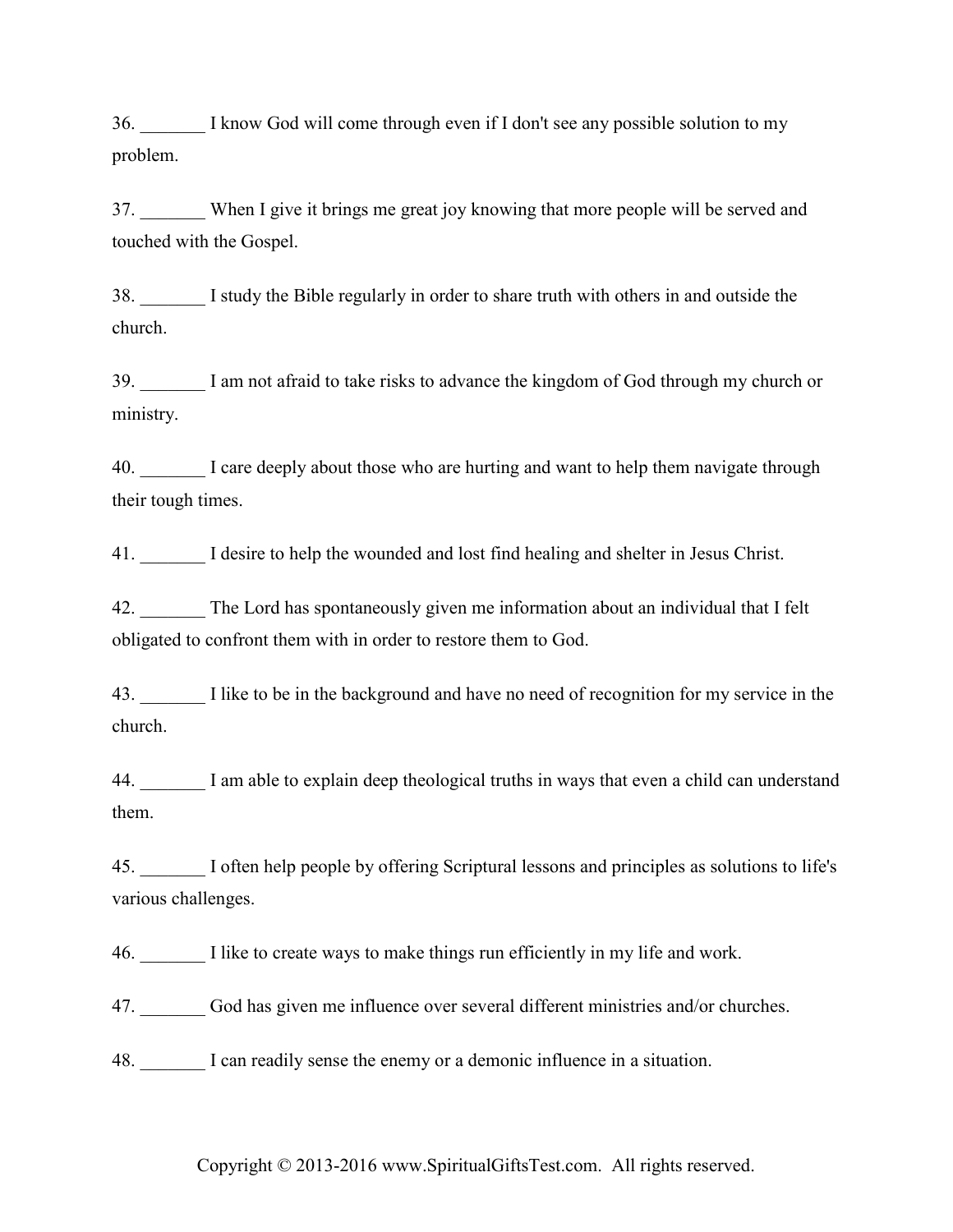49. I love to memorize Scripture to share with those who don't know Jesus as their Savior.

50. \_\_\_\_\_\_\_ I am not afraid to challenge someone if I know it will foster spiritual growth and boldness in their life.

51. \_\_\_\_\_\_\_ I will boldly move forward in a situation if I sense God's calling and provision to do so.

52. I believe I have been blessed financially so that I may be a blessing to the church and her mission to reach the lost and help the poor.

53. \_\_\_\_\_\_\_ I retain most of what I learn and can recall it quickly when the need arises.

54. I can readily identify leaders and love to help them grow in their gifts and abilities.

55. \_\_\_\_\_\_\_ I love to see people through the storms of life and show them the compassion that Jesus did.

56. \_\_\_\_\_\_\_ I care about the church and do all I can to see it grow and be built up in love.

57. \_\_\_\_\_\_\_ God has put in my mind urgent matters that were otherwise unknown that I have announced to the church.

58. \_\_\_\_\_\_\_ I set aside time in my week to help those in need in my church and community.

59. \_\_\_\_\_\_\_ I hate it when someone uses Scripture out of context for their own purposes.

60. \_\_\_\_\_\_\_ I can see where a group or individual's decisions and actions will lead them, and I offer to guide them in the right direction.

61. \_\_\_\_\_\_\_ Details matter to me and I pay special attention to make sure things are done correctly.

62. \_\_\_\_\_\_\_ I am qualified and able to establish and lead a new church or ministry.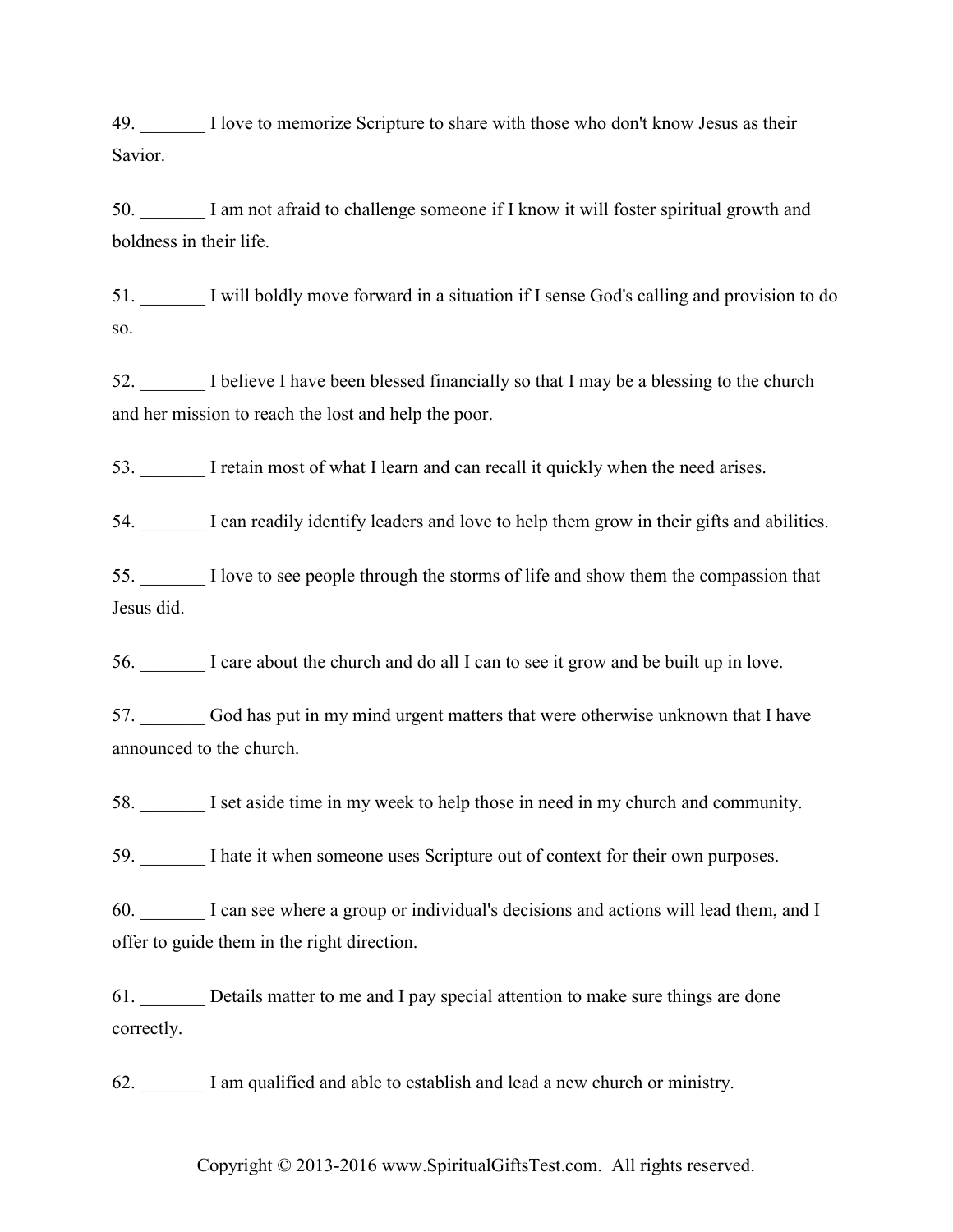63. \_\_\_\_\_\_\_ I can often tell if someone is being deceitful or dishonest before it becomes apparent to others.

64. \_\_\_\_\_\_\_ I love to share what Christ has done in my life and how He has changed me.

65. \_\_\_\_\_\_\_ Others have told me that my words have compelled them to step out and grow in their faith.

66. \_\_\_\_\_\_\_ Even when times are tough, I trust God completely to comfort me and provide for my needs.

67. \_\_\_\_\_\_\_ Stewardship is an important discipline in my daily walk with Christ.

68. \_\_\_\_\_\_\_ I like to share the truth and insights God has shown me with others.

69. People often look to me to lead a group or project.

70. \_\_\_\_\_\_\_ I have been known to "care too much" and help others in their time of need.

71. \_\_\_\_\_\_\_ I long to see each person in the church fulfilling the Great Commission.

72. \_\_\_\_\_\_\_ I have suddenly received a message from God specific to our congregation and shared it for the edification of the entire church.

73. \_\_\_\_\_\_\_ If I recognize a need in the church I simply fill it without being asked.

74. \_\_\_\_\_\_\_ I pay attention to the words people use because each one is significant and has meaning.

75. \_\_\_\_\_\_\_ It is humbling to me when someone asks for my guidance, so I take great care to help them.

76. I manage my time wisely.

77. \_\_\_\_\_\_\_ I have a strong desire to raise up leaders and pastors who will equip the church.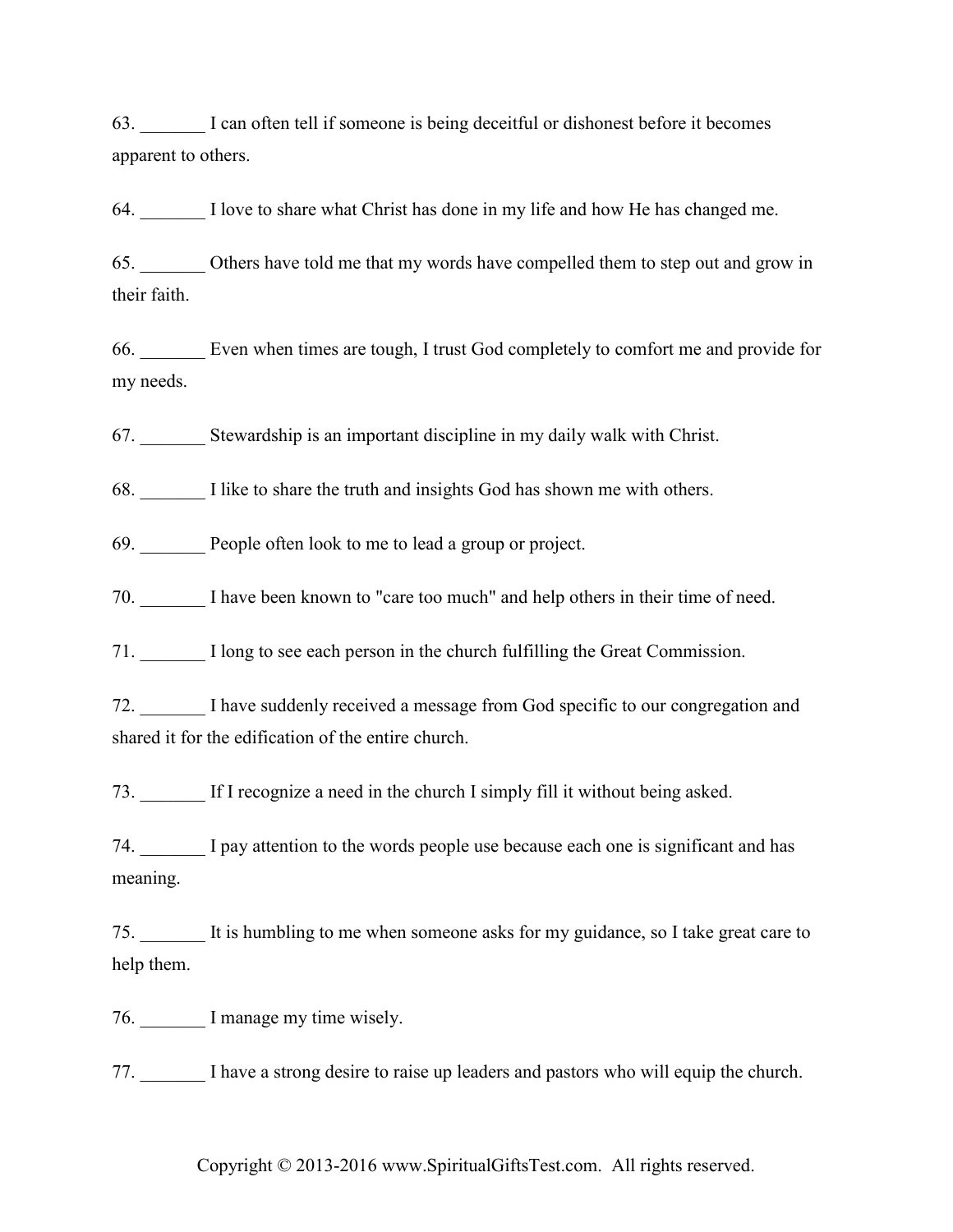78. \_\_\_\_\_\_\_ Things tend to be black or white to me; I see things as good or evil, right or wrong, true or false.

79. \_\_\_\_\_\_\_ I am not afraid to plead with people to believe that Christ died for their sin and to confess Him as Lord and Savior.

80. When others are faced with difficult situations, I boldly tell them of the faithfulness of God towards His people.

81. I don't often worry because of my confidence in God's ability and willingness to see me through every circumstance.

82. I seek ways to help others financially and share the love of Christ with them.

83. I am able to relate the truth and realities of the Gospel to all aspects of life.

84. I am not afraid to step up and take charge in a crisis situation.

85. \_\_\_\_\_\_\_ I seek out those who are deemed "lost causes" and aid them in restoring their lives.

86. \_\_\_\_\_\_\_ The Gospel of Jesus Christ is the foundation of my life and ministry.

87. Others have recognized that often God has spoken clearly and directly to them through a message I have shared.

88. \_\_\_\_\_\_\_ I believe there is eternal significance in performing mundane tasks and service.

89. I love discovering how the Gospel is woven throughout the entire Bible as I increasingly spend time in study.

90. I can easily see which plan or strategy is the best one in a given circumstance.

91. My desk or workspace is set up so I can access whatever I need quickly.

92. Other pastors and leaders often come to me for help and guidance.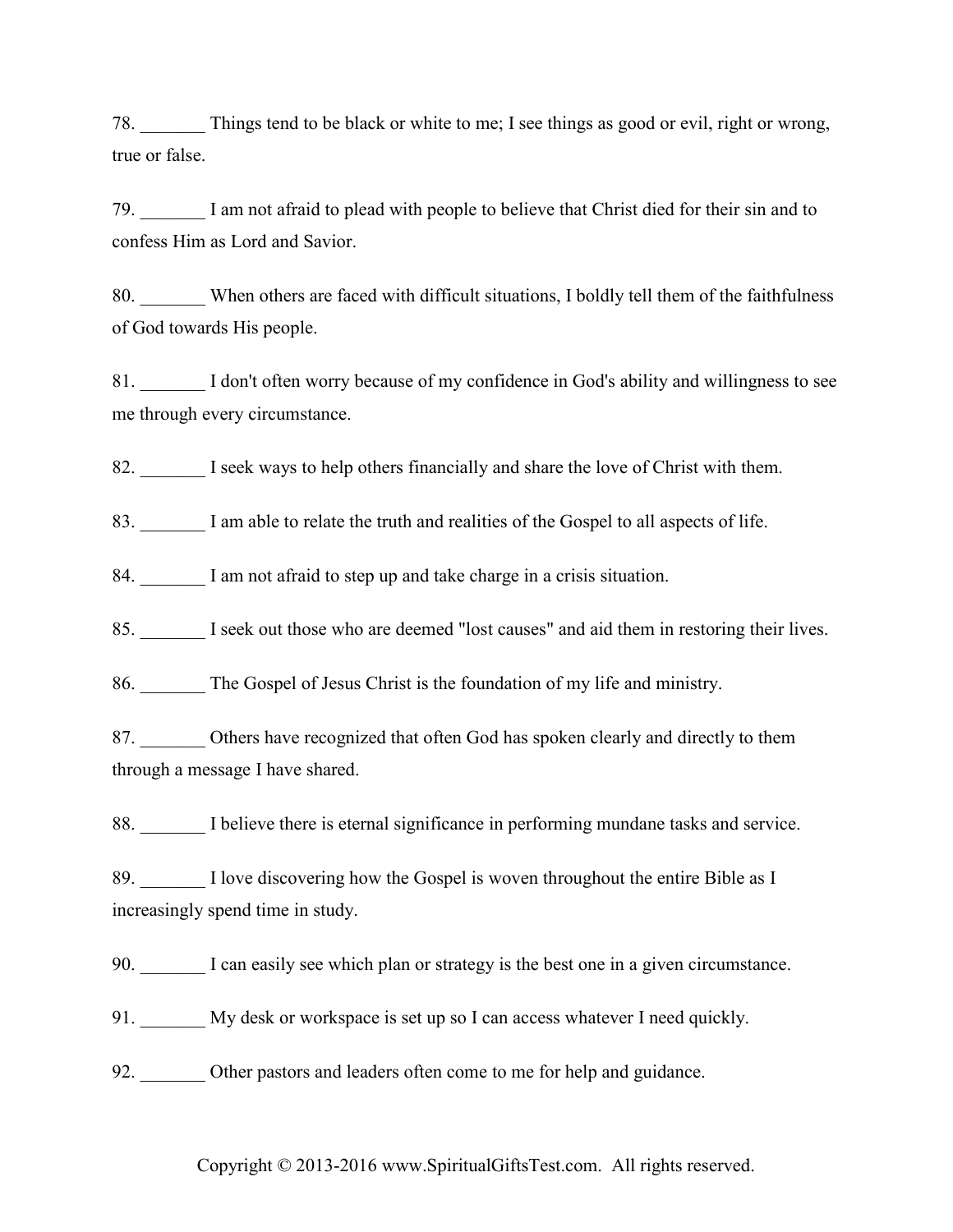93. Others have told me that my perceptions or judgments of people, situations, or statements have proved trustworthy.

94. \_\_\_\_\_\_\_ Most of my conversations with non-Christians lead to me speaking about my faith in Jesus.

95. \_\_\_\_\_\_\_ If a person or a group is stumbling or deviating from the life God has intended for them, I will speak up and press them to remember and return to joyful life in Christ.

96. I consistently encourage others to trust God in everything.

97. I give generously and without pretense to the ministry of God's people.

98. I can usually recall a Scripture verse or passage that applies to a given situation.

99. I am more "visionary" than detail oriented. I concentrate more on the big picture than the day-to-day particulars.

100. Others have showed appreciation that I have comforted and ministered to them at a low point in their lives.

101. I do not seek the "spotlight," but God has called me to shepherd His people.

102. I am always listening for the Spirit of God and I am open to receiving whatever message He has for me to share.

103. I find joy in being a helper and assisting others in their ministries.

104. Often the Holy Spirit gives me just the right words to say when I am teaching an individual or group.

105. \_\_\_\_\_\_\_ I can often see through the confusion or conflict in a situation and provide a practical and Scriptural solution to it.